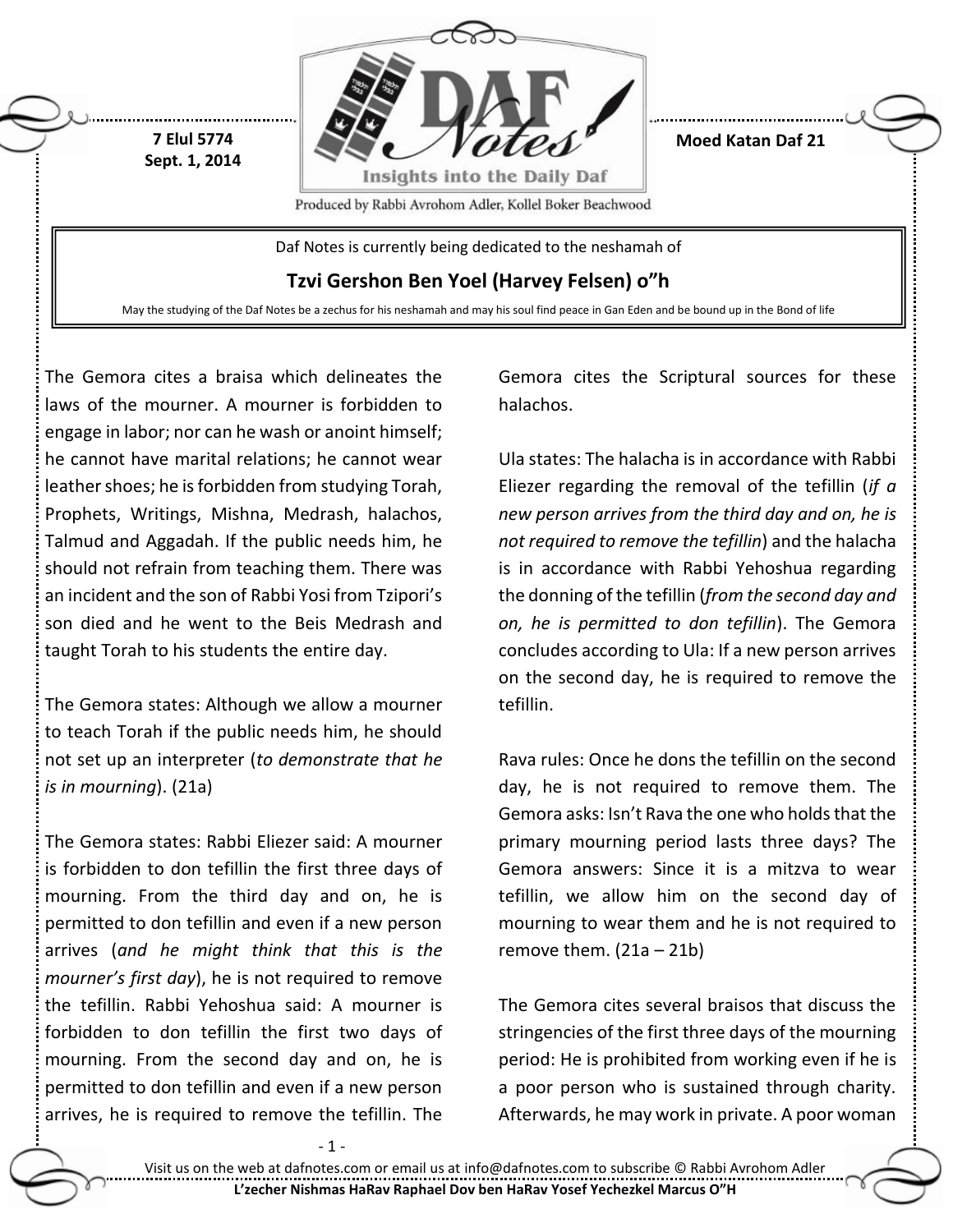

mourner, after the third day, may spin with her spindle in private.

A mourner does not leave his house the first three days of mourning even to comfort another mourner. Afterwards, he may go out to comfort them, but he sits together with the mourners and not with the consolers.

A mourner during the first three days of mourning should not greet his friend and should not respond to his friends greeting. From the third day of mourning through the seventh day, he may respond to his friends greeting but he may not greet them. Afterwards, he may greet them in the usual manner.

The Gemora cites an incident with Rabbi Akiva where he greeted the public who attended the eulogy for his sons. The Gemora answers: This was permitted for he was displaying respect to the public. (21b)

The Gemora cites a braisa: After *sheloshim*, one can greet mourner in a regular way, but he should not console him. The Gemora cites another braisa which contradicts this: One may console a mourner during the first twelve months but he should not offer greetings, afterwards, he should greet him but he should not console him. The Gemora answers: The latter braisa is referring to a person who is mourning on the loss of his father or mother; the period of mourning lasts longer and the mourner should not be greeted until a year after the death. The former braisa is referring to a

- 2 -

person who is mourning on the loss of other relatives; he may be greeted in the regular way after the *sheloshim*. (21b)

## **INSIGHTS TO THE DAF**

## **A MOURNER STUDYING TORAH**

The Gemora states that a mourner is forbidden from studying Torah. Rashi explains: The studying of Torah makes one happy and a mourner is required to be in a state of anguish.

The Ramban asks: Doesn't every person have an obligation to learn everyday? He answers: One can fulfill this mitzva with the recital of *krias shema* in the morning and in the evening.

The Ritva is uncertain whether a mourner is permitted to learn those topics (Iyuv, certain parts of Yirmiyah) that one is allowed to learn on Tisha b'Av. He cites from Rabbeinu Yitzchak that he is permitted. Tosfos HaRosh writes that it is customary for a mourner to study Moed Katan where it discusses the laws regarding a mourner.

The Meiri cites an opinion that a mourner is forbidden from studying any Torah since he is required to remain silent and it is not dependant on learning which results in joy to the heart. He adds that it is also permitted for a mourner to glance at seforim which lead a person to repentance.

The Chacham Tzvi rules that if someone is